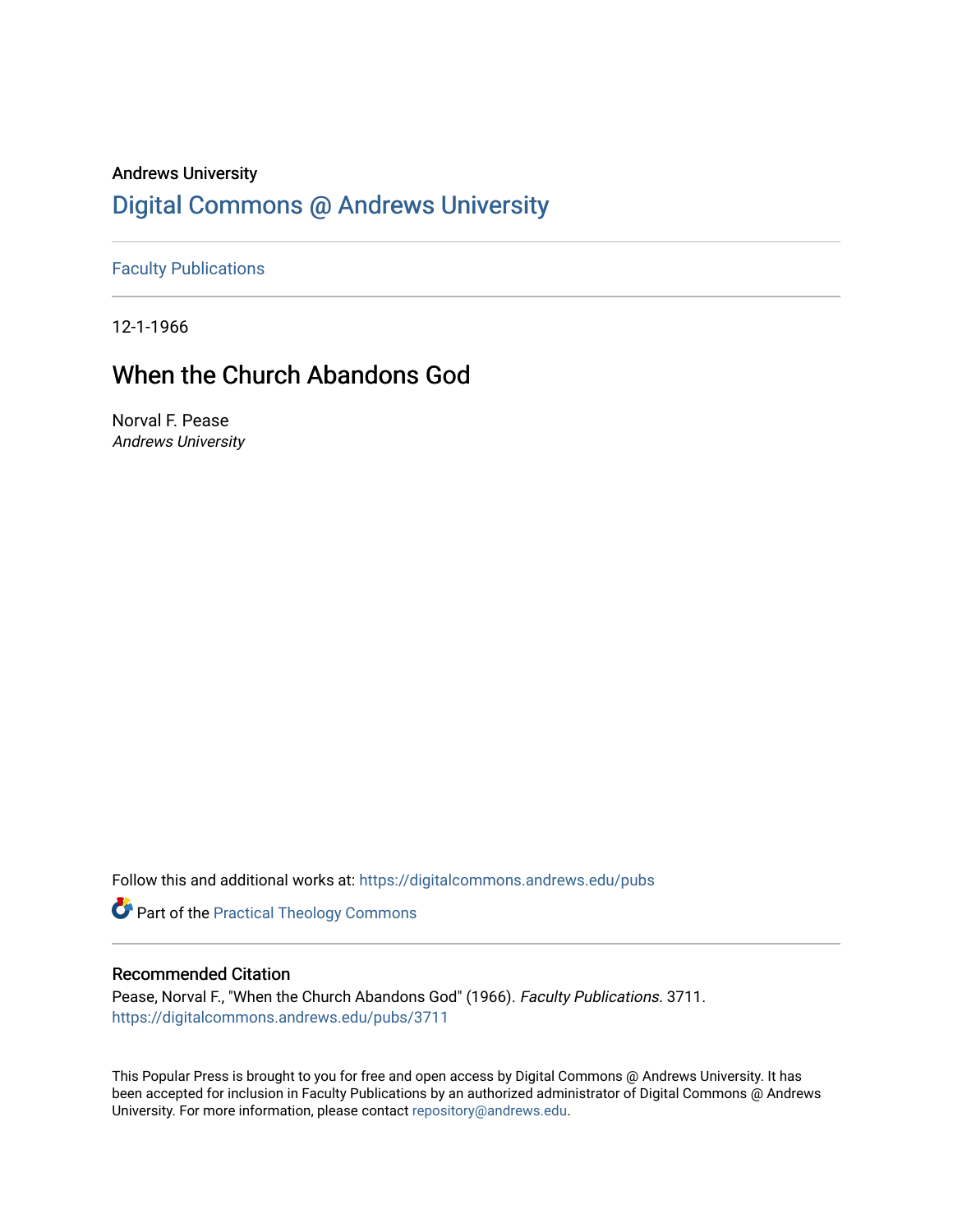

# **WHEN THE CHURCH ABANDONS GOD**

On Sunday, July 11, 1965, my wife and I boarded a train at Charing Cross station, London, for the area known as Woolwich on the south bank of the Thames. Our purpose was to attend the evening service at the parish church and hear its rector, the Reverend Nicolas Stacey. From Woolwich station a short walk in a characteristic London drizzle brought us to the beautifully situated church on the bank of the Thames. Inside, the Reverend Mr. Stacey conducted a modified Church of England service and preached a sermon on the theme, "No one shall rob you of your joy." Approximately seventy-five people comprised the congregation.

Why did we select this particular church from among the scores of churches where services were being held? Because there is a story behind this church and its rector a story that is very significant in reference to the religious movements of our day. This story was made public by Mr. Stacey in an article in the *Observer* of December, 1964.

At the time of writing this article, Mr. Stacey had been rector of Woolwich for five years. He took over this charge at the persuasion of the well-known bishop of Woolwich, Dr. James A. T. Robinson, author of *Honest to God.* The church was run-down, with only a handful of people attending. Mr. Stacey gathered about him a competent team of well-trained and experienced men and began a program which he hoped would make an impact on the people. The church was remodeled, a coffee house being constructed in

### **by NORVAL F. PEASE**

*Professor of Applied Theology, Andrews University* 

one unused gallery and a lounge in the other. A mission church in the parish was converted into a hall, used mainly for bingo. A branch of the "Suicide Samaritans" was established to dissuade desperate people from taking their own lives. A massive house-to-house visiting campaign was undertaken. A marriage guidance service and a christening service were established. The church services were modified to make them more relevant to a modern congregation. Parish suppers, outings, and theater trips were planned. The clergy of the church participated wholeheartedly in community activities. Capital investment alone amounted to 30,000 pounds sterling, plus the salaries of the staff.

What were the results of all this effort? Mr. Stacey summarizes them thus:

"We have played every card in the pack. We have done everything we set out to do. But we have achieved virtually not one of the modest things we hoped for. The regular members of the congregation have increased from about fifty to a hundred, mostly drawn from socially superior areas outside our working-class parish. . . .

"Our congregations at Christmas, Easter, and Harvest Festival are very little larger than on ordinary Sundays. The number of confirmation candidates has progressively dropped in the five years I have been here—last year to an all-time low of eleven. Although we have a church school, none of our efforts has raised the Sunday School attendance above twenty-five."

*Secular Activities No Substitute for Evangelism. How Religionless Christianity Creates a Spiri tual Wilderness.*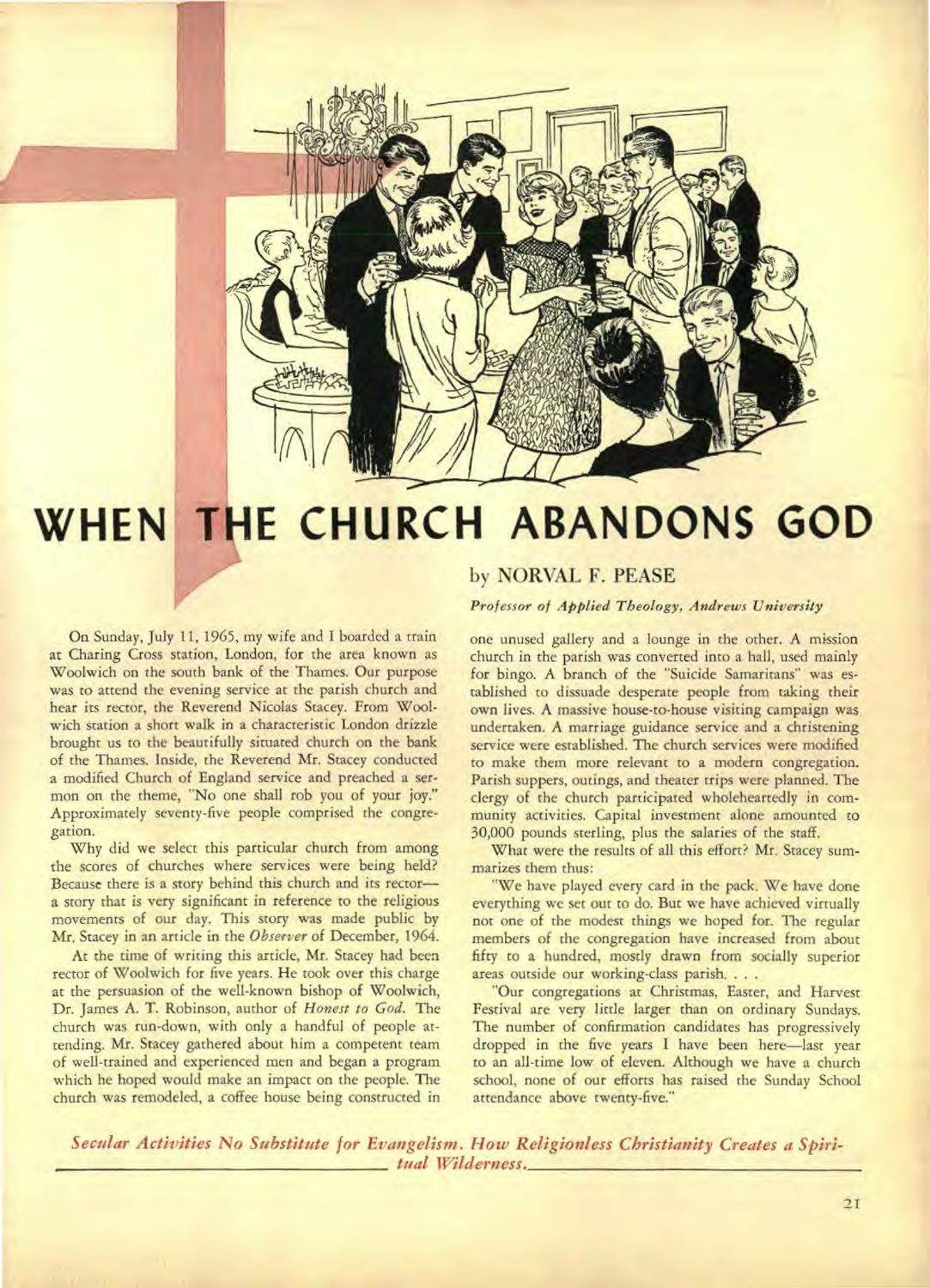Regarding the visiting program, one member of Mr. Stacey's staff reported that "after house-to-house visiting for six hours a day for six months not one extra person had been to church as a result." The counseling and christening programs likewise failed to bring people to the church. The whole program became known throughout England as "The Woolwich Failure."

Stacey's honesty in publishing the results of the experiment is refreshing. The sincerity of the efforts of his team is unquestioned. The problem of reaching an average community—be it in America, England, or any other part of the world—with the message of the church is staggering. There are some lessons, however, that we need to learn from this experiment.

First, Mr. Stacey himself puts his finger on the core of the problem when he says, "Living among the trees, it is not easy to see the wood; and if I try to discover the lessons of the last five grueling years, I am faced at once with the absurd contradiction that our parishioners desperately need a faith, a dynamic and a purpose in life, but the church seems unable to help them find it."



*The Christmas chimes ring out upon the air To tell a story of the long ago. There is a kindly spirit everywhere, And windows shine with light of tinsel glow.* 

*Perhaps in all the gaiety and glee, In all the glitter that the eye beholds, There is a danger we may fail to see The truer values that the season holds.* 

*Lord, may we all the deeper meaning find And see within the Christ child in the hay A hope to light the hearts of all mankind, The dawning of a bright and better day.* 

*A Saviour born to banish sin and fear Were tidings that made even angels sing. Should it not be our highest joy to hear The message that He is our Lord and King?* 

*Oh, may the songs that tell of Jesus' birth Resound with gladness in the hearts of men As Christmas chimes ring out to all the earth To tell the wondrous story once again.* 

In view of this startling admission, does Mr. Stacey propose that the church recapture its lost faith in a personal God, Creator of heaven and earth, and His Son who became man, died on the cross for man's sin, and was raised from the dead? No. There is no hint in Mr. Stacey's article of any such return to the evangelical interpretation of Christianity. His proposed solution is revealed in the following quotation from his article:

"God is desperately needed, and yet I have reached the point where I can see little chance of our capturing people's imagination by the traditional methods, however lovingly, vigorously, and imaginatively performed, over however long a period. Indeed, I believe things may get harder still as the residue of formal Christianity disappears and the secularization of society is completed.

"In Woolwich we now intend to take the first tentative steps in a new experiment. We hope to appoint a paid lay bursar to run the parish, and most of the clergy on our staff will take secular jobs, leaving the evenings free for spiritual counseling, leading lay training groups, sick visiting, and so on. No doubt some will interpret this as a counsel of despair—a retreat for those who have lost their nerve and whose faith has got wobbly. To us it seems an advance. For hundreds of years the ecclesiastical structures have served society fairly well. Today they are becoming increasingly irrelevant. It is the secular ones that determine the shape and tone of the world. If the Christian has anything to say, he must say it from within them."

Mr. Stacey is obviously sold on the "religionless Christianity" so much discussed today. "Judging from the way they have been talking, it seems that a lot of Protestant ministers consider the local church as obsolete as the village well."-Time, March 11, 1966. A distinction is developing well."—Time, March 11, 1966. A distinction is developing between "worship-directed churches" and "man-directed churches."

But must the churches surrender to secularism? What is secularism? It has been defined as the organization of life as if there were no God. Langdon Gilkey has defined it as "the absence of the religious, transcendent, or ultimate dimension or reference in all the facets of life, and the consequent derivation of all standards and goals solely from the natural and social environments in which men live. It is as if for our age the receiving set for religion had been tuned way down, or in some cases turned quite off."— *How the Church Can Minister to the World Without Losing Itself,* pages 20, 21. Is this the structure within which the church must work in the future?

One observer of Mr. Stacey's experiment makes this comment:

"Christianity is a supernatural faith. The work of the Holy Spirit is alone adequate to break through the barriers of sin and unbelief. The answer to the Woolwich problem —and that of every other parish—is not to secularize the supernatural, to eliminate one by one the objections to Christian belief. The fundamental problem is not a rational one at all. In the eighteenth century a comparatively small group of men on horseback, led by Wesley and Whitefield, were enabled to stir the people of Britain out of just such a spiritual apathy as we see today. Obviously there are differences in the situation then and now; but is there any fundamental change in human nature or human need? That is the real question. If this kind of secular psychol